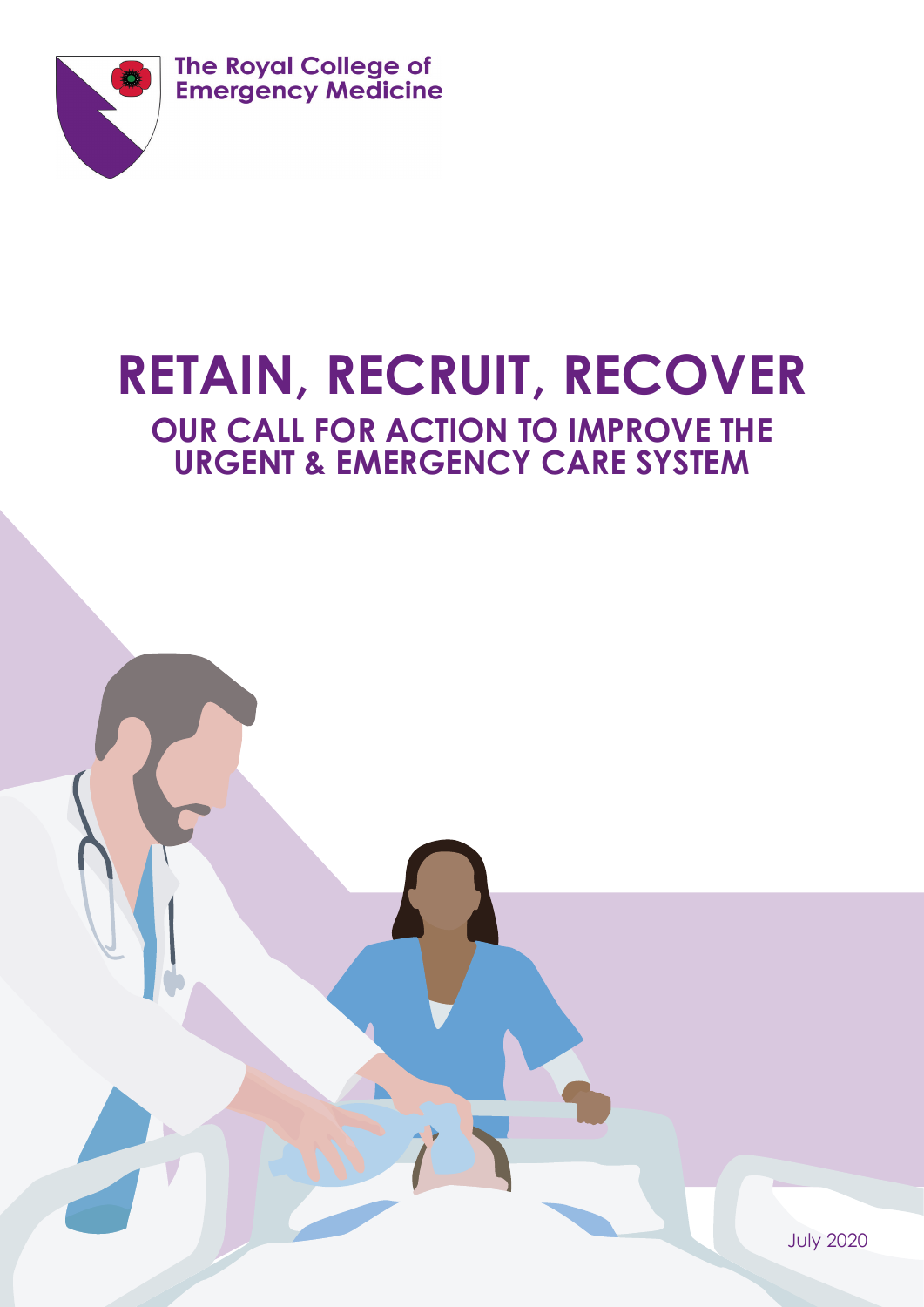# TABLE OF CONTENTS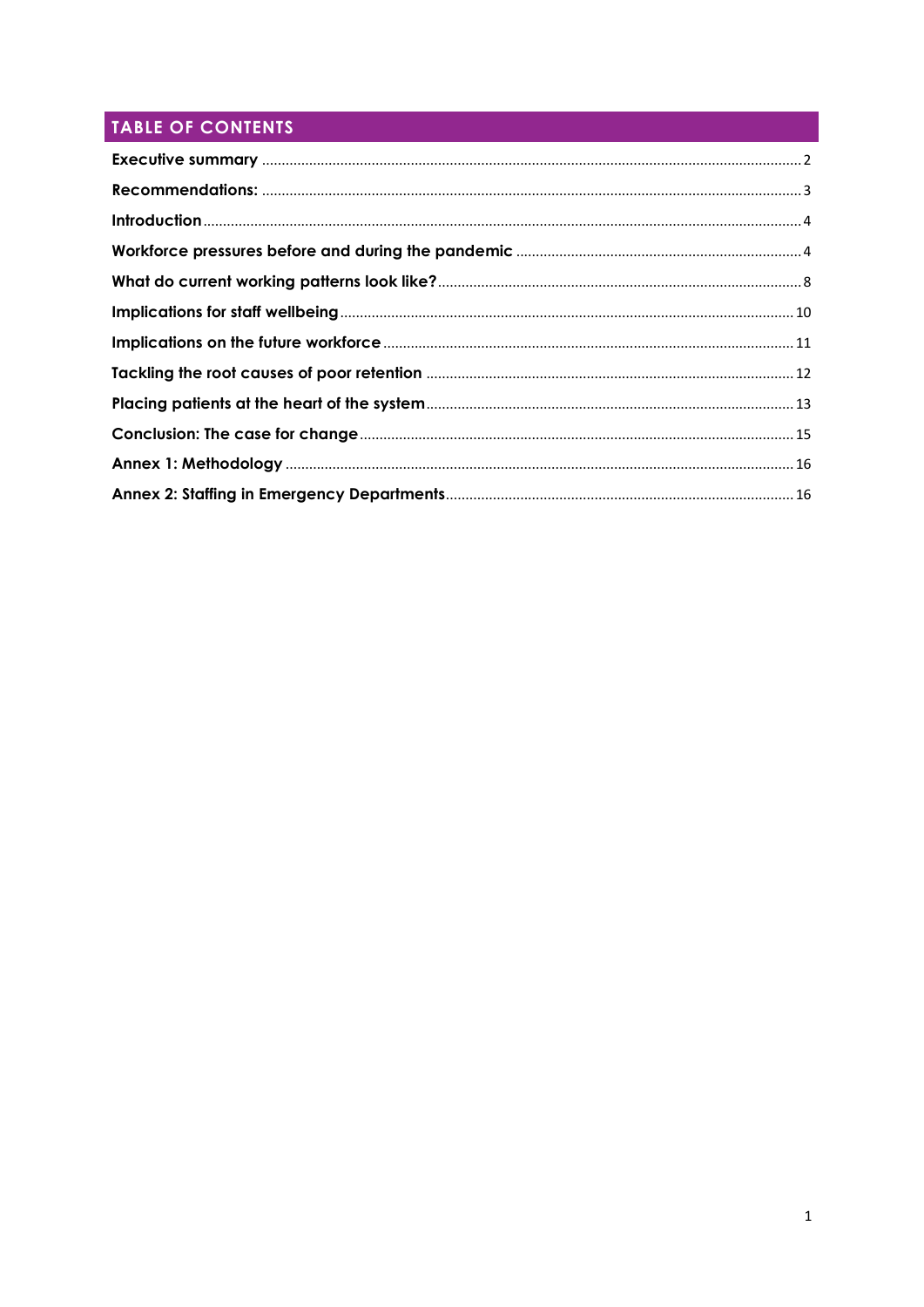## <span id="page-2-0"></span>**EXECUTIVE SUMMARY**

Staff choose to work in Emergency Medicine because it is an exciting, rewarding, and varied specialty. Working in a high-stakes and high-pressured environment, where decisions are a matter of life and death, means our workforce are exceptionally resilient and adaptable. However, escalating demand and complexity of presentations coupled with the lack of investment into the NHS over the past decade has resulted in busy and crowded Emergency Departments (EDs). Not only has this resulted in unsustainable workloads for our staff but it is also inhumane and undignified for patients. In these conditions, staff are less able to provide safe, timely and efficient care to patients. Our workforce survey<sup>1</sup> revealed:

- 73% of respondents indicated that workforce pressures in their EDs impacted patient safety before the pandemic.
- 59% of respondents experienced burnout during the second wave of the pandemic.
- 59% described their levels of stress and exhaustion from having worked the second wave as higher than normal.
- In the next two years, 50% are considering reducing their working hours and 26% are considering taking a career break or sabbatical. When asked what prompted them to make this decision, 32% selected workload pressures and 35% selected burnout.
- In the next six years, trainee emergency physicians are considering reducing working hours (57%), taking a career break or sabbatical (45%), working abroad (36%), and changing specialty (25%).
- 69% of Clinical Leads revealed that locums were being used in their ED to fill permanent posts.

Our report found that operational pressures, patient safety and staff wellbeing are intrinsically linked. The acute pressures that have been building over the past decade have had detrimental consequences on our workforce and our patients, resulting in staff considering reducing hours, changing careers or retiring early. ED staff are working extremely hard just to meet current levels of demand. This has become the expectation over the past few years and if left it could have destabilising consequences for the NHS and the patients we care for. While we understand there are no easy fixes, there is an urgent need to act now. Only by tackling the root causes of poor retention and improving the staffing of our EDs can we facilitate recovery from the mounting pressures of the past decade.

The post-pandemic world will look very different, presenting us with a new set of health challenges. We need a coherent and joined up vision for the future that considers both the health of the nation and the healthcare service. Our staff insist on an end to corridor care and the need to provide care for patients in a safe environment. To do this, we need to stop allowing our EDs to become overwhelmed and consign winter crises to the past.

This requires long term solutions and greater coordination across the whole health and social care system. Staffing is at the heart of this issues: we cannot rise to this challenge without a sufficient number of appropriately trained, happy, healthy and well supported doctors, nurses, and clinicians working in our EDs.

<sup>1</sup> Please see Annex 1 for survey methodology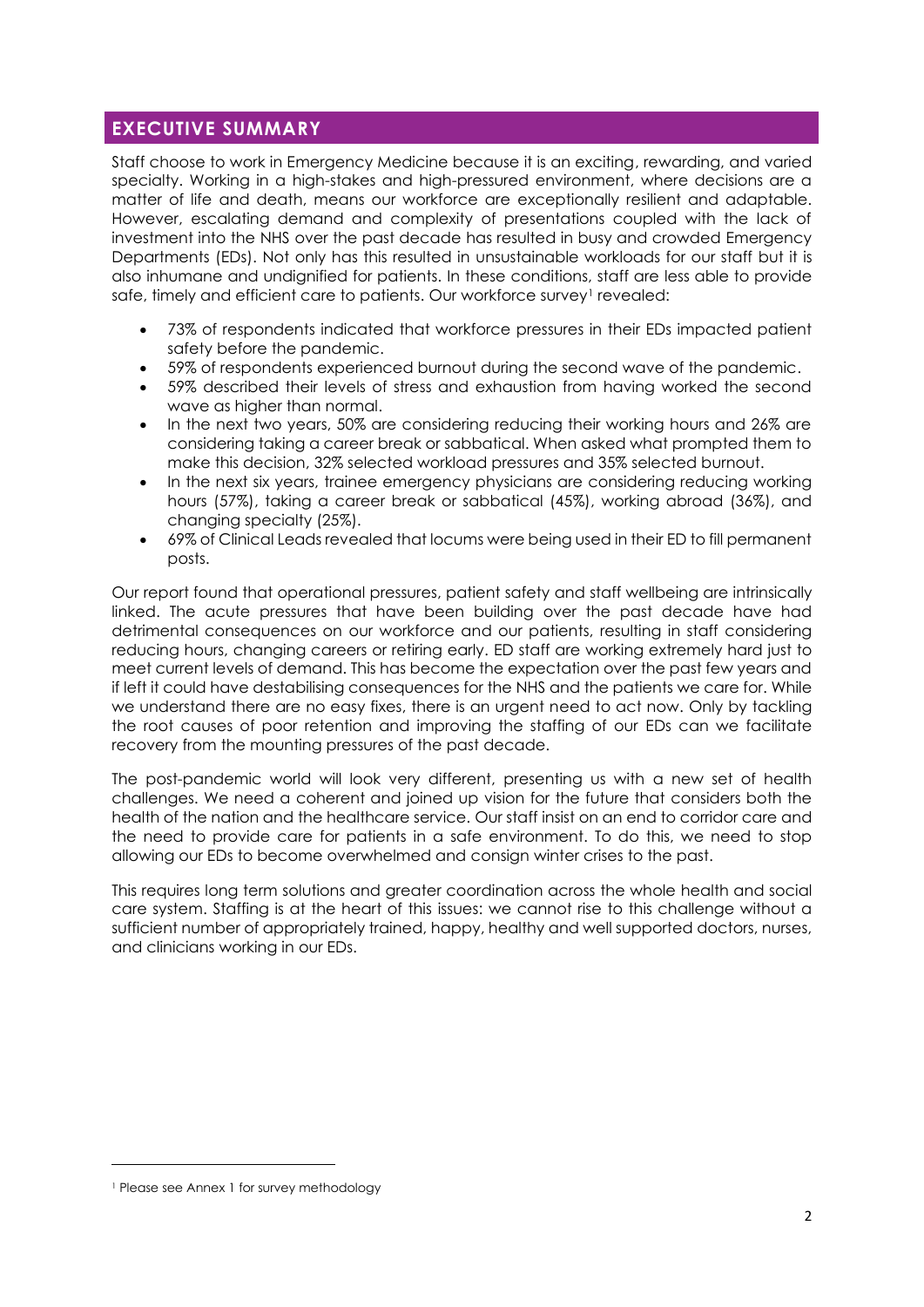## <span id="page-3-0"></span>**RECOMMENDATIONS**

Operational pressures are seen by staff as the most significant reason for considering reducing hours, changing careers or retiring early. We cannot deliver safe care in Emergency Departments without making the job sustainable. The following recommendations will help support the retention of ED staff and improve patient care.

- 1. Governments must act now to achieve safe staffing levels in EDs. At present, there is a shortfall of 2,000-2,500 Whole Time Equivalent consultants in the UK. Expansion of the workforce is needed to ensure patients are treated by staff who are trained in Emergency Medicine. This must also include an accompanying increase in Allied Health Professionals, SAS doctors, Emergency Nurses and the faculty to train them.
- 2. Across the UK, make funding available to support inpatient teams to enable more effective Urgent and Emergency Care, including Same Day Emergency Care and Ambulatory Emergency Care. These services improve the quality of care and staff morale, are cost effective, and reduce avoidable admission into hospital.
- 3. Previous long term health strategies are now redundant given the disruption to the healthcare system caused by the pandemic. A new, actionable, long term health and social care strategy is now required in all four nations to enable the delivery of high quality Urgent and Emergency Care.
- 4. Governments must immediately prepare and manage adequate capacity in order to minimise the harm to patients and staff caused by ED crowding and exit block. This will reduce the risk of emergency demand derailing the elective recovery and improve the working conditions of staff in EDs. Ahead of Winter, this must include but is not limited to:
	- a. Making funding available to local health systems to maintain or expand discharge to assess services so they are available all year round.
	- b. Expanding clinical validation of Phone First services to ensure patients receive care in the best setting based on their needs. These services are only effective if there are adequate levels of clinical involvement.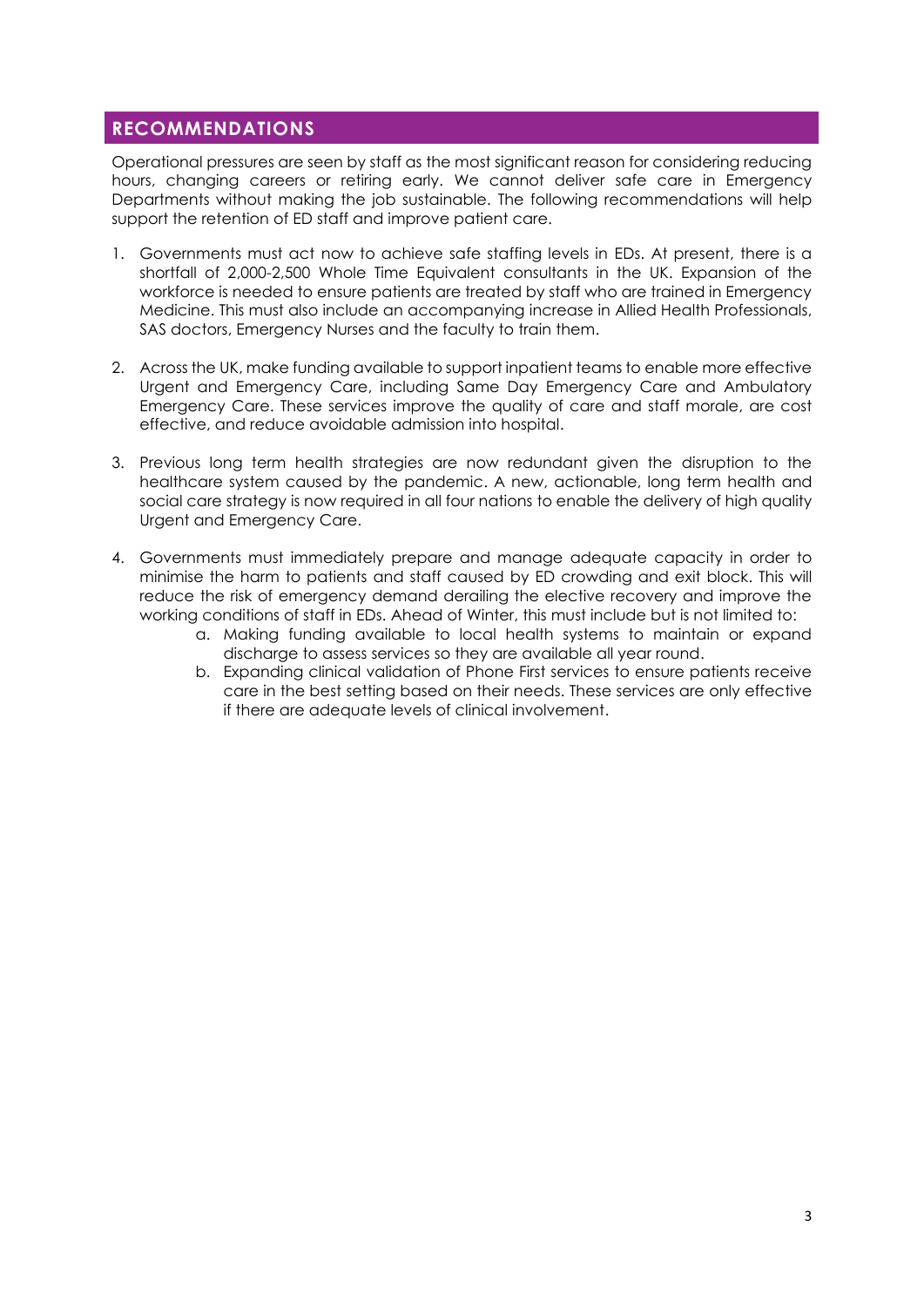## <span id="page-4-0"></span>**INTRODUCTION**

Emergency Departments represent one of the most intense working environments in the NHS. Increasing demand and high bed occupancy leading to exit block have resulted in crowded departments. The demanding nature of this setting is a frequent cause of staff dissatisfaction, attrition, and career burnout. The pandemic has exacerbated many of these challenges – there is now an urgent obligation to plan for the future healthcare needs of the UK. Through our workforce survey we spoke directly to our members. They have been on the frontline of the NHS throughout the pandemic and are best placed to understand the challenges they are facing in carrying out their roles as Emergency Medicine clinicians.

Through this report we examine what current working patterns look like for staff in the wake of the second wave of the pandemic coinciding with a challenging winter. The report then examines the impact this has had on staff in terms of their mental health and wellbeing, and the implications on the future workforce. Centring the solutions on the people who know the ED environment best, we focus on what can be done to improve retention. 2

The key theme emerging from our study was the intrinsic link between operational pressures and staff wellbeing. Emergency Medicine clinicians have increasingly been forced to do more with less. Capacity has not matched demand for many years, and it is often left to the discretionary efforts of staff to provide safe and effective care. This is not acceptable or sustainable.

## <span id="page-4-1"></span>**WORKFORCE PRESSURES BEFORE AND DURING THE PANDEMIC**

- The increase in ED demand outpaced the growth in the number of Emergency Medicine consultants.
- Burnout rates were highest before the pandemic, during winter 2019/20.
- 73% of our survey respondents indicated workforce pressures in their EDs had an impact on patient safety before the pandemic.

When coronavirus struck the UK, Emergency Medicine staff were operating in understaffed and under-resourced departments. As illustrated in Table 1 below, the number of attendances is increasing every year, yet the physical size of hospitals has not increased accordingly. Most EDs have been stretched beyond the capacity for which they were designed and resourced to manage at any one time. As a result of this, crowding and corridor care have become common practice in our EDs. This is distressing and stressful for both patients and staff. Studies show that this environment is linked with lower quality of care for patients and increased mortality, with elderly and vulnerable patients most affected. <sup>3</sup> This intense working environment puts a huge amount of strain on staff which can result in attrition from the specialty.

Additionally, ED workforce models are predicated on insufficient numbers of trained Emergency Medicine clinicians, who are expected to deliver safe care whilst quality assuring the actions of staff in training. Trainee staff form the majority of any ED workforce numerically and are expected to be delivering quality assured care in the same episode. Added to this is the churn of learners through EDs and increasing the service delivery, supervision and teaching responsibilities on the existing number of trained clinicians.

The table below shows that despite the number of Emergency Medicine consultants increasing at a constant rate, the expansion in consultant numbers is still not enough happening fast

<sup>2</sup> It is important to mention that there is a rich mix of staff members that work in EDs. Details on staffing types in the ED can be found in Annex 2.

<sup>&</sup>lt;sup>3</sup> The Guardian (2019) Thousands of patients die waiting for beds in hospitals – study. Available [here](https://www.theguardian.com/society/2019/dec/10/thousands-of-patients-die-waiting-for-beds-in-hospitals-study) and Morley et al (2018) Emergency department crowding: A systematic review of causes, consequences and solutions. Available [here.](https://www.ncbi.nlm.nih.gov/pmc/articles/PMC6117060/)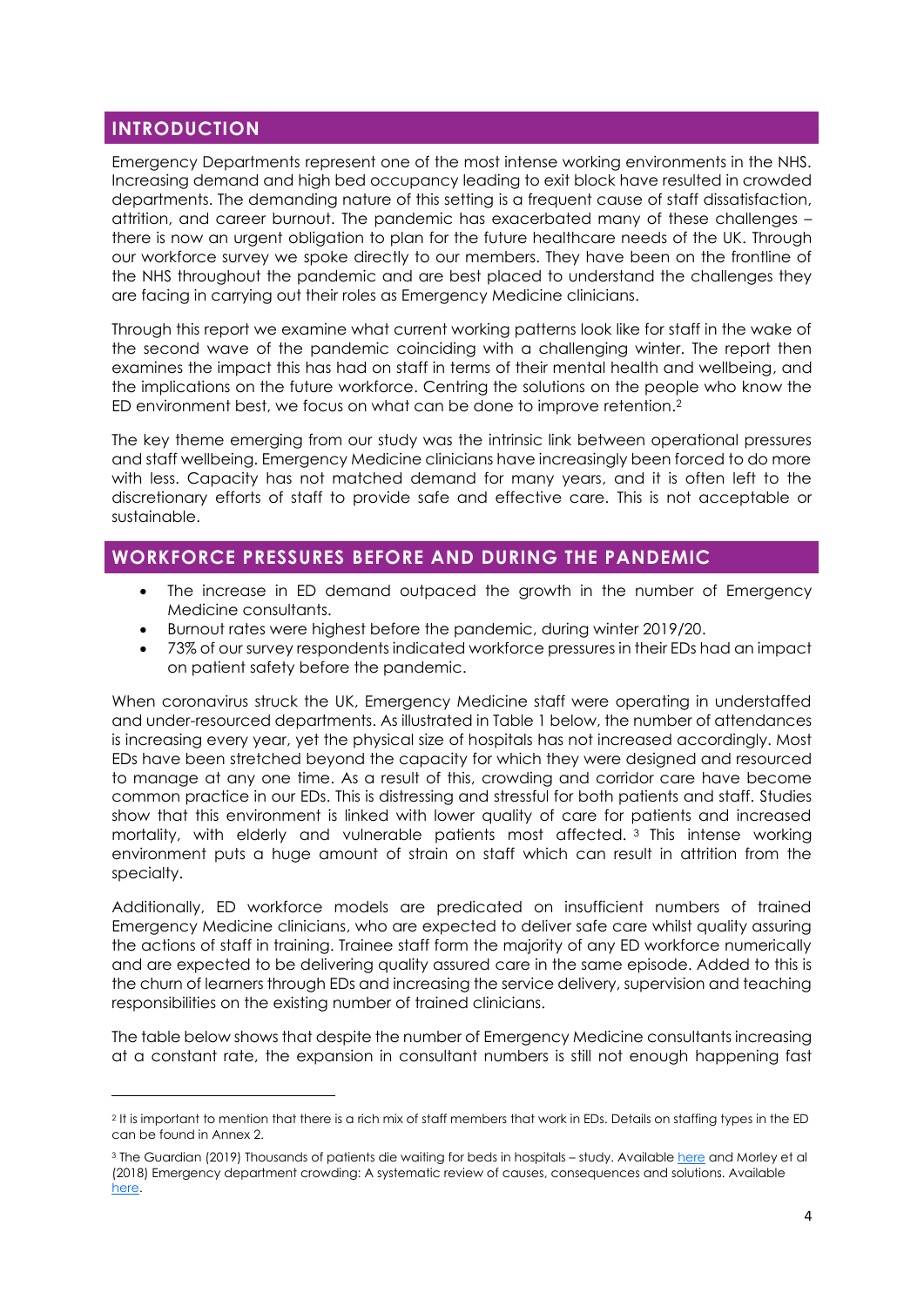enough to cope with the level of demand growth. This results in continued understaffing in departments. Understaffing means the Emergency Medicine workforce consistently reports the highest levels of work intensity of all the medical specialties. <sup>4</sup> This leads to high levels of attrition from training and the specialty. RCEM has previously stated that to staff EDs safely, we should aim for a ratio of 1 Whole Time Equivalent (WTE) consultant per 4,000 annual attendances. Table 1 shows we are nowhere near 8to achieving that in England, Scotland, or Wales. 5

|                 | Year    | Average<br><b>Number of</b><br><b>WTE</b><br><b>Consultants</b> | <b>Attendances</b><br>at Type 1 EDs | <b>Attendances</b><br>per<br><b>Consultant</b> | <b>Additional WTE</b><br><b>consultants</b><br>currently<br>required to<br>safely staff EDs |
|-----------------|---------|-----------------------------------------------------------------|-------------------------------------|------------------------------------------------|---------------------------------------------------------------------------------------------|
| <b>England</b>  | 2016/17 | 1,601                                                           | 15,262,758                          | 9,533                                          | 2,012                                                                                       |
|                 | 2017/18 | 1,706                                                           | 15,372,467                          | 9,010                                          |                                                                                             |
|                 | 2018/19 | 1,824                                                           | 15,679,999                          | 8,597                                          |                                                                                             |
|                 | 2019/20 | 1,941                                                           | 15,810,616                          | 8,145                                          |                                                                                             |
| <b>Scotland</b> | 2016/17 | 215                                                             | 1,329,488                           | 6,183                                          | 113                                                                                         |
|                 | 2017/18 | 222                                                             | 1,352,331                           | 6,091                                          |                                                                                             |
|                 | 2018/19 | 228.5                                                           | 1,393,238                           | 6,097                                          |                                                                                             |
|                 | 2019/20 | 236.5                                                           | 1,398,441                           | 5,913                                          |                                                                                             |
| <b>Wales</b>    | 2016/17 | 65                                                              | 787,587                             | 12,116                                         | 100                                                                                         |
|                 | 2017/18 | 75                                                              | 809,127                             | 10,788                                         |                                                                                             |
|                 | 2018/19 | 77                                                              | 825,507                             | 10,720                                         |                                                                                             |
|                 | 2019/20 | 84                                                              | 735,902                             | 8,760                                          |                                                                                             |

#### **Table 1: Attendance and WTE Consultant ratios in England**

The attendance and consultant numbers must be considered in relation to the impact on patient care. 73% of our survey respondents indicated workforce pressures in their EDs had an impact on patient safety *before* the pandemic. We asked 16% of respondents who selected no, why patient safety was not impacted by workforce pressures and 28% expressed that it was down to the discretionary efforts of staff. This not only confirms that the workforce crisis facing the specialty existed before the pandemic but also demonstrates the importance of safe staffing in EDs.

#### **THE RUN UP TO THE PANDEMIC**

Winter 2019/20 was the worst winter on record in terms of ED performance, with a record high number of attendances and admissions. Graph 1 reveals the number of patients staying more than 12 hours in an ED after time of arrival (ToA) in the devolved nations, and from the decision to admit (DTA) the patient in England. It is important to note that the figures for England are extremely misleading and represents only the tip of the iceberg as they do not publish total time spent in the ED. Nevertheless, the data shows record numbers of patients delayed in the

<sup>4</sup> This was well evidenced in the GMC National Training Survey 2019 which showed that 69.2% of EM trainees and 63% of trainers reported moderate or high levels of burnout (compared with the 49.9% and 46.8% average respectively across all specialties). General Medical Council (2020) National Training Survey 2019: Initial Findings Report. Available [here.](https://committees.parliament.uk/writtenevidence/11203/pdf/) 

<sup>5</sup> Unfortunately, the Department of Health in Northern Ireland does not publish consultant workforce numbers by specialty, but we can reasonably assume that Northern Ireland follows a similar trend.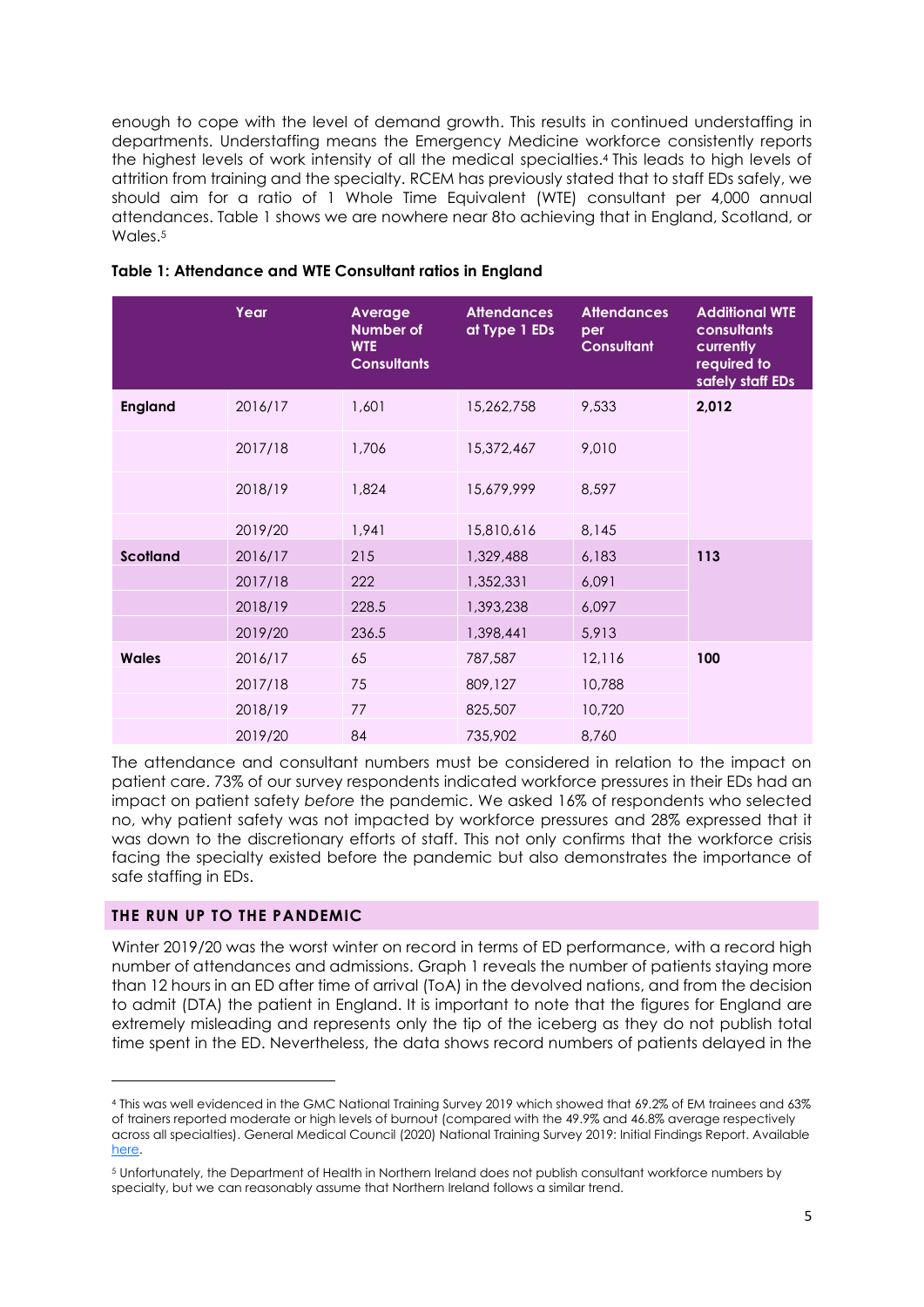ED. Crowding and corridor care reached unprecedented levels and Emergency Medicine staff worked tirelessly throughout Winter 2019/20 to provide safe and timely care.

In October 2019, two thirds of English EDs were rated as 'inadequate' or 'needs improvement' in the domain of Patient Safety by the CQC, and NHS Resolution data shows that Emergency Medicine has the highest number of litigation claims of any single specialty.<sup>6</sup> It was against this backdrop that Emergency Medicine staff entered the pandemic.



### **Graph 1: 12 Hour ToA Devolved Nations & 12 hour DTA England**

#### **THE FIRST WAVE**

As the first wave of covid struck the nations of the UK, EDs were resilient enough to mount a scalable response to the pandemic. To cope with undifferentiated patients presenting to departments, EDs were rapidly reconfigured into streams to separate patients more likely to have COVID-19 from those less likely. EDs expanded into new areas of the hospital, changing the way that staff worked. There was a transformation in cross-specialty working, with an "all hands-on deck" approach, and what had previously seemed like an impossibility was achieved overnight. Inter-specialty communication and camaraderie meant that tackling healthcare pressures was no longer a siloed task. This created an environment in which staff felt able to do their job: caring for patients safely and efficiently.

Overall, during this time attendances to EDs fell by 51%. <sup>7</sup> Although the large reduction in activity was uniform across the country, it varied by age, ethnicity, arrival mode and diagnostic group, but not by sex, deprivation, urbanicity or acuity.<sup>8</sup> Staff had to grapple with challenges such as personal protective equipment (PPE) shortages, absences due to illness and selfisolation, as well as losing colleagues, friends and family to coronavirus. This further exacerbated conditions for many who had to work long hours in uncomfortable, hot, and restrictive PPE. Uncertainty about access to adequate protection, lack of testing for staff, and inconsistency surrounding PPE guidance meant that staff were often putting themselves at increased risk. Some clinicians had to 'shield' themselves or vulnerable family members from the risk of catching coronavirus. These challenges were felt differentially across our membership and understandably had an impact on wellbeing. The RCEM member's survey

<sup>&</sup>lt;sup>6</sup> NHS Resolution (2020) Annual Reports and Account 2019/20. Availabl[e here.](https://resolution.nhs.uk/2020/07/16/nhs-resolutions-annual-report-and-accounts-2019-20/)

<sup>7</sup> Strategy Unit (2020) Strategy Unit analysis published showing changes in use of emergency departments under lockdown. Availabl[e here.](https://www.strategyunitwm.nhs.uk/news/strategy-unit-analysis-published-showing-changes-use-emergency-departments-under-lockdown)

<sup>8</sup> Wyatt et al (2021) Impact of the SARS-CoV-2 pandemic and associated lockdown measures on attendances at emergency departments in English hospitals: A retrospective database study. Availabl[e here.](https://www.thelancet.com/action/showPdf?pii=S2666-7762%2821%2900011-9)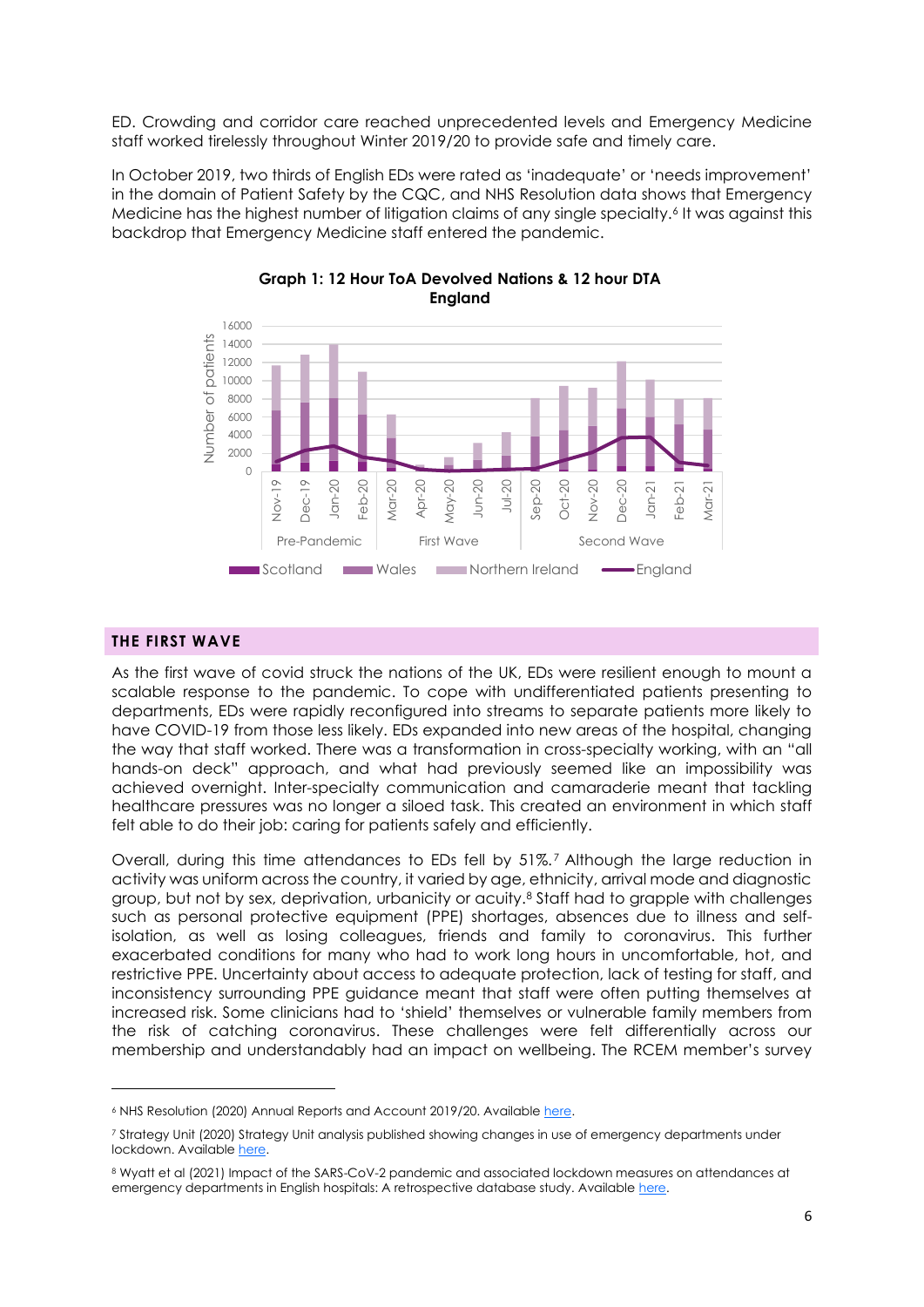conducted in May 2020 revealed that half of respondents felt their mental health had worsened due to the first wave of the pandemic.

When asked about burnout during the different phases of the pandemic our members expressed that they experienced the lowest rate of burnout during the first wave (33%) with highest rates during the second (59%). This was higher than burnout rates of 45%, reported just before the pandemic in winter 2019/20. The first wave of the pandemic uniquely demonstrates that operational issues largely disappear when EDs can keep pace with demand, making the workload of an Emergency Medicine clinician manageable.

There were disparities in experiences of the pandemic across our membership. Survey findings reveal that while burnout rates amongst White members improved during the first wave, decreasing from 46% in Winter 2019 to 28%, they doubled for Black respondents, from 16% to 32% in the same timeframe. 50% of Asian respondents reported experiencing burnout in this time, an increase from 46% during winter 2019 and a considerable 27 percentage points higher than the average rate for all groups (33%) during the first wave. These disparities are potentially explained by the PPE shortages experienced during the first wave that disproportionately affected Black, Asian, and minority ethnic staff. We explored this issue in detail in our report examining PPE, ethnic minorities, and occupational risk in EDs.<sup>9</sup>

#### **THE SECOND WAVE**

The second wave of the pandemic was particularly challenging for ED staff, as its peak coincided with the height of 2020/21 winter pressures. Important infection prevention and control (IPC) measures, as well as a lack of adequate staffing, contributed to a loss of 10,000 inpatient beds by September 2020. This seriously impeded patient flow through the hospital during a time of increasing hospital admissions. As Graph 1 shows how, in England, this resulted in record high numbers of patients waiting 12-hours or more from 'decision to admit', as crowding not only returned to pre-pandemic levels but surpassed them.

These challenges introduced significant staffing pressures into a service that was already understaffed. This was compounded by increased staff sickness and absence due to selfisolation, which continued to stress fragile rotas. Our Winter Flow Project revealed that the number of shifts missed due to sickness and self-isolation increased by 77% from the first week of December 2020 to the first week of January 2021.<sup>10</sup>

#### **WHERE ARE WE NOW?**

Staff working in EDs have emerged from the most difficult winter the NHS has ever faced. Despite this, at the time of writing EDs continue to face almost unprecedented levels of demand. Performance figures for May 2021 revealed the second highest number of attendances on record, with a third of patients requiring admission to hospital. EDs are now caring for patients with increasingly complex conditions from long covid, delayed or cancelled operations, and delayed access to health services during lockdown. Moreover, capacity pressures can be felt even more acutely due to the continuing IPC measures that have resulted in fewer beds in the system.

Our workforce survey found that three quarters of respondents (74%) expressed that they have considered changing their working patterns, with half (50%) indicating they are planning on reducing their working hours in the next two years. This poses significant challenges for the functioning of our NHS – a challenge that needs to be tackled urgently by policymakers.

<sup>9</sup> RCEM (2021) PPE, Ethnic Minorities and Occupational Risk in EDs during the Pandemic. Available [here.](https://www.rcem.ac.uk/docs/Policy/RCEM%20PPE,%20ethnic%20minorities,%20and%20risk%20in%20EDs%20during%20the%20pandemic.pdf)

<sup>10</sup> RCEM (2021) Winter Flow Project 2020/21. Available [here.](https://www.rcem.ac.uk/RCEM/Quality_Policy/Policy/Winter_Flow_Project/RCEM/Quality-Policy/Policy/Winter_Flow_Project.aspx)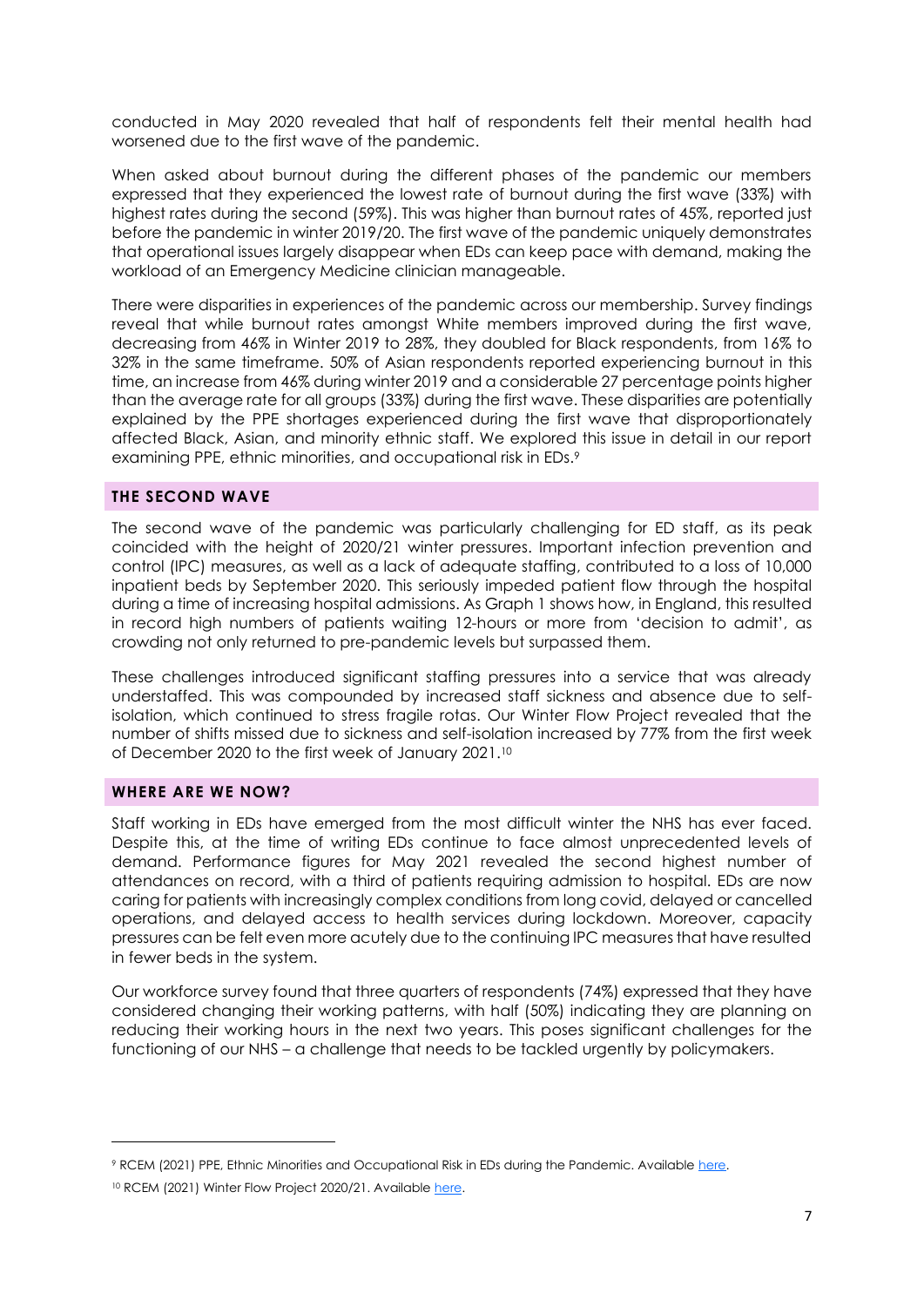## <span id="page-8-0"></span>**WHAT DO CURRENT WORKING PATTERNS LOOK LIKE?**

- 76% of Clinical Leads expressed that CPD time has been fully reinstated.
- 42% of respondents indicated that since the start of the pandemic, they are working beyond their regular hours more often.
- 41% of ED staff did not take their full entitlement of annual leave during 2020.

Continuing professional development (CPD) is essential for all clinicians working in the ED. The pandemic presented many challenges for staff in terms of CPD, with many having this time stopped or reduced. The majority (76%) of Clinical Leads expressed that time for CPD has now been fully reinstated by their Trust. Only 11% indicated it has been partly reinstated and 4% indicated it has not been reinstated. Although these are relatively small numbers, these findings would affect all staff working within these Trusts. CPD is important and valuable to all, especially for trainees and SAS doctors. All Trusts must fully reinstate CPD time for all grades of clinician working in the ED.

Our study asked members how often they have found themselves working beyond their regular hours before and during the pandemic. Graph 2 below shows that before the pandemic, our members were regularly working beyond their regular hours. Since the start of the pandemic 42% expressed they were working beyond their regular hours, and 44% expressed they were working the same as before.



**Graph 2: Before the pandemic, how often did you find yourself working beyond your regular hours?**

We asked Clinical Leads if they had annualised self-rostering in their EDs for three different grades: consultants, trainees, and SAS doctors. We know that annualised self-rostering can be sustainable, giving clinicians working in EDs a sense of ownership, and empowerment for trainees and SAS doctors. Only half of Clinical Leads reported that annualised self-rostering was available for consultants and just under a third reported that this method of calculating shift patterns was available for trainees and SAS doctors. This is a concerning disparity as trainees and SAS doctors make up a significant proportion of the EM workforce. SAS doctors are an important staff group in the ED, and it is well evidenced that this staff group suffers from poor retention as they often work unsociable hours with job plans that have little to no room for CPD.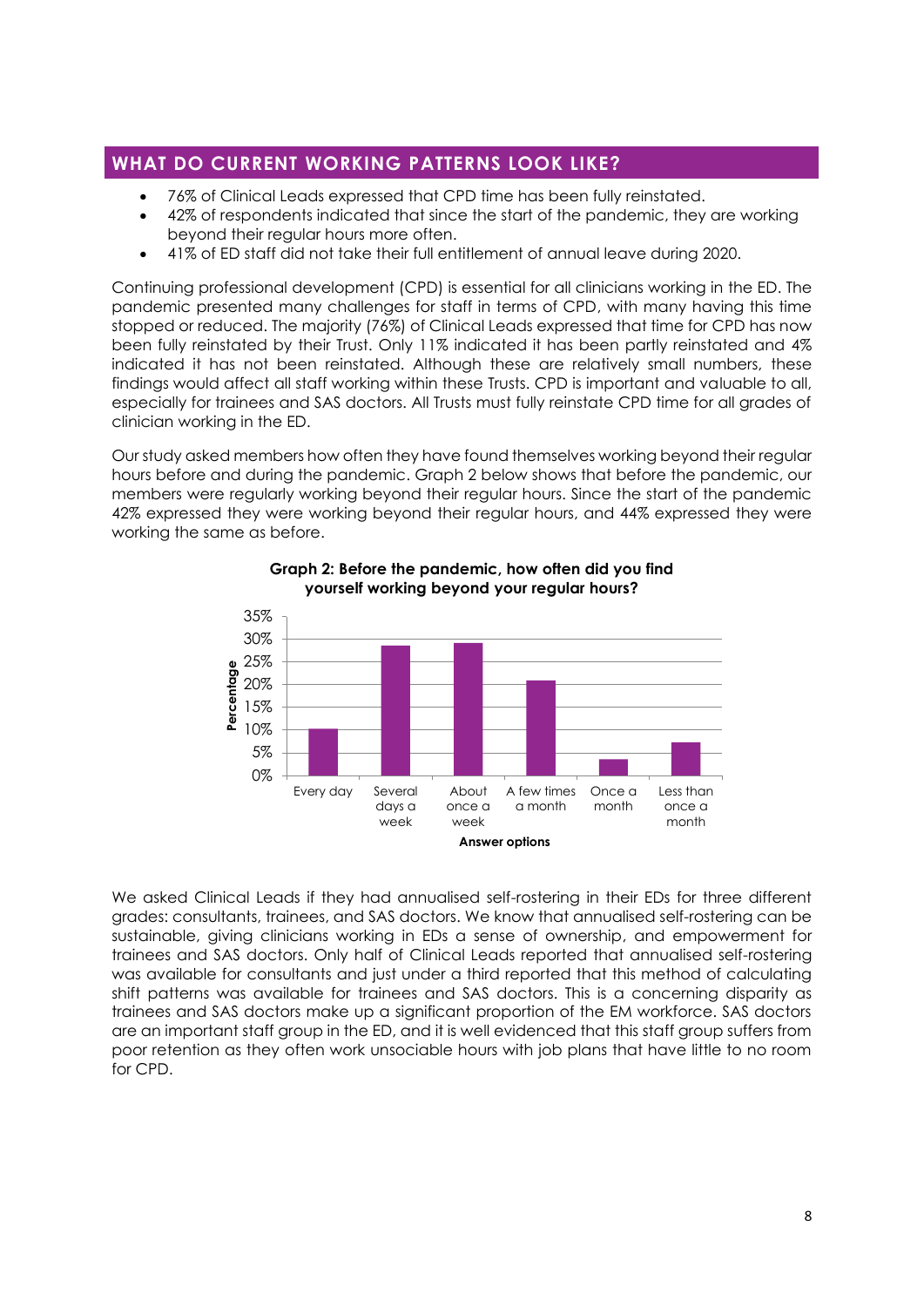#### **Table 2: Annualised self-rostering in EDs by Grade**

|                    | Yes | <b>No</b> |
|--------------------|-----|-----------|
| <b>Consultants</b> | 51% | 49%       |
| <b>Trainees</b>    | 31% | 69%       |
| <b>SAS Doctors</b> | 32% | 68%       |

When we asked our members what could be done to improve wellbeing at work, rotas were mentioned 67 times, particularly in relation to junior doctors and trainees. Shift patterns and taking sufficient breaks are crucial to creating sustainable careers. Despite this, only three fifths (59%) of respondents took their full entitlement of annual leave in 2020/21. Many indicated that it would have felt morally wrong to take leave during the pandemic because of the mounting workforce pressures and instead opted to roll over the days until this year. This suggests staff are compromising their rest and wellbeing in order to care for patients. Analysing this further, only 32% of Black respondents took their full entitlement of leave, compared to 47% of Asian members and 62% of White members. This is consistent with our finding of racialised patterns of occupational risk for ethnic minority staff during the pandemic.

While the current threat of covid in hospitals is not as high as in 2020, pressures in EDs have not gone away. The post-pandemic context has very quickly changed into a rise in regular demand, with high numbers of long delays in all four nations. With the ever-present threat of a third wave, demand soaring, a depleted bed stock, and the worst NHS backlog in history, the Urgent and Emergency Care system needs to be armoured for the coming winter. Those on the ground often have an acute understanding of what their EDs need at a local level. We must listen to them if we are to facilitate their recovery but also promote their retention and allow them to deliver safe, high-quality care to patients.

#### **OVERRELIANCE ON LOCUMS**

There has been a historic overreliance on locum ED staff as a way of addressing the shortages in the workforce. 69% of Clinical Leads expressed that locum staff were being used to fill permanent posts.

- Over the course of the second wave, locums were used very often to cover both the Higher Specialist Trainee/non-consultant senior decision maker Rota and the junior doctor rotas.
- 20% of Clinical Leads expressed they are not able to comply with the BMA Junior Doctor Contract that stipulates a weekend frequency of no more than 1 in 3.
- Over half (56%) expressed they could only comply with an increase in locum staff.

It is well evidenced that the use of locum, bank and agency staff is a costly and inefficient way of plugging the workforce shortages. An NHS Benchmarking report published in 2019 found that 21% of ED consultant expenditure is on locums – approximately £56 million per year and 27% of total ED workforce expenditure pays for locum, bank, and agency staff – a cost of £523 million a year.<sup>11</sup> This historic overreliance on locum staff is financially unsustainable for the NHS and must be tackled through a workforce strategy aimed at growing numbers of clinical staff working in EDs.

<sup>&</sup>lt;sup>11</sup> NHS Benchmarking (2019) Emergency Department Workforce Benchmarking. Availabl[e here.](https://www.nhsbenchmarking.nhs.uk/news/emergency-department-workforce-benchmarking-report-finds-that-between-2012-and-2017-the-em-workforce-grew-at-an-average-of-66-per-year)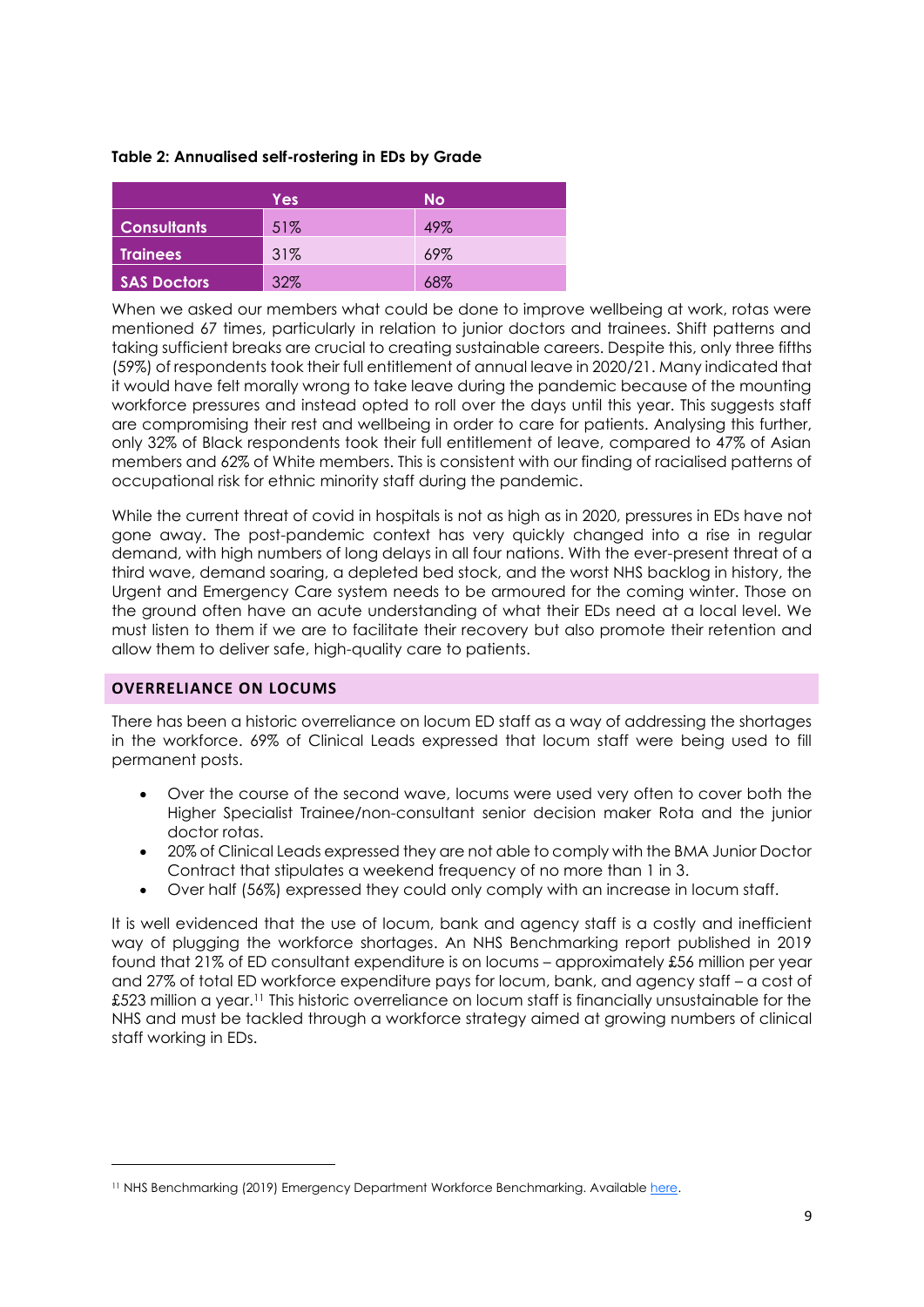## <span id="page-10-0"></span>**IMPLICATIONS FOR STAFF WELLBEING**

- 59% of respondents experienced burnout during the second wave of the pandemic.
- 82% of respondents indicated that their workload affected their ability to function at work.
- 44% of respondents experienced moral injury during the second wave of the pandemic.

Given the pressures placed on EDs over the past few years and the disruption caused by the pandemic, it is no surprise that ED staff are more burnt-out, demoralised and feeling less valued than ever. There have been numerous research studies showing the impact of burnout on doctors worldwide; notably studies show that burnout amongst doctors can lead to selfreported suboptimal care and medical errors.<sup>12</sup> Furthermore, while burnout takes place on an individual level, it can have implications for the wider workforce as it is considered to be 'contagious' and subsequently creates an environment where levels of morale sink.<sup>13</sup> Morale is generally described as a sense of well-being that comes from confidence, usefulness, and purpose – sentiments that are valuable to have when working in Emergency Medicine. 39% of respondents reported low or very low levels of morale among their colleagues before the pandemic. The rate of low morale has risen considerably since then with 67% of respondents currently reporting low or very low levels of morale among their colleagues. Good morale is important for a healthy productive workforce and is central to ensuring the NHS can provide safe and high-quality care to patients.

Due to the intensity of the specialty and the requirement to work unsociable hours, workload pressures can have a significant impact on the wellbeing of staff. The majority of our members who responded to the survey reported that workload affected their ability to function at work (82%), maintain healthy relationships (72%), maintain good physical health (76%), and maintain good mental wellbeing (83%). Additionally, 59% described their level of stress and exhaustion from having worked the second wave as being higher than normal.

44% of respondents told us that they had experienced moral injury during the second wave of the pandemic. Moral injury is defined as the profound psychological distress which results from actions, or the lack of them, which violate one's moral or ethical code. Staff frequently find themselves in this position due to resource constraints that do not permit them to provide the level of care they want to deliver, which in some cases can lead to patient harm that could have been avoided if adequate capacity and staffing had been available. In a recent BMA survey, the top cause given by respondents for these feelings of distress was not having enough staff to suitably treat all patients.<sup>14</sup> The severe lack of workforce has created a vicious cycle whereby staff are not able to give the quality of care they would like to, and in turn this has an impact on their morale and wellbeing, ultimately causing the staff we *do* have to leave. This can subsequently compromise the quality of care offered to patients. Notably, while of course no stage of the pandemic was easy for any staff, our survey found that Black and Asian respondents experienced moral injury considerably more than their White counterparts.

We asked our members how much time they felt they needed to recover from the pandemic – the most common answer (35%) was a few months, while over 7% said they needed a year or more. Although pressures from the pandemic will ease, unscheduled care cannot be scheduled or slowed down, meaning there will be no easing of pressures for EDs and little room for recovery for our staff.

<sup>12</sup> Shanafelt T. (2002). Burnout and self-reported patient care in an internal medicine residency program. Ann Int Med 2002; 136: 358

<sup>13</sup> Maslach C, Schaufeli WB, Leiter MP (2001) Job Burnout. Annual Review of Psychology.; 52():397-422.

<sup>14</sup> BMA (2020) Moral distress in the NHS and other organisations. Availabl[e here.](https://www.bma.org.uk/advice-and-support/nhs-delivery-and-workforce/creating-a-healthy-workplace/moral-distress-in-the-nhs-and-other-organisations)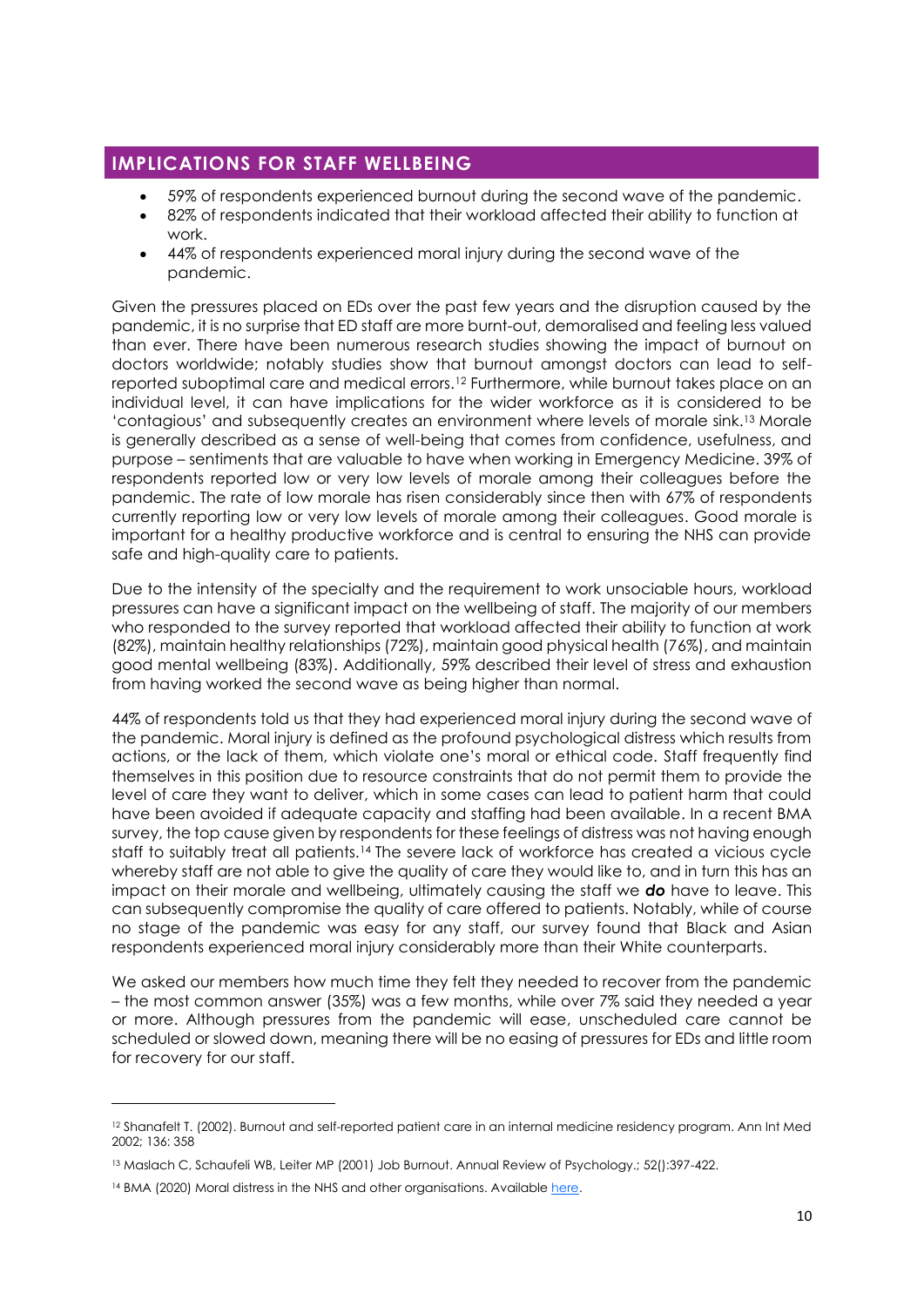## <span id="page-11-0"></span>**IMPLICATIONS ON THE FUTURE WORKFORCE**

- 50% of respondents are considering reducing their working hours within the next six years.
- 22% of consultants are considering retiring early in the next six years.
- 25% of junior doctors are considering changing specialty.



Substantial numbers of Emergency Medicine practitioners are considering a change in their employment patterns. Over the next six years, we can predict significant changes to the shape of the Emergency Medicine workforce as more members than ever are considering reducing their working hours. Graph 3 reveals the high proportions of staff who are considering substantially altering their working patterns. In the next two years, 50% are considering reducing their working hours and 26% are considering taking a career break or sabbatical due to workload pressures (32%) and burnout (36%). The responses to this question are illuminating when split by consultants, non-consultant senior decision makers/Higher Specialist Trainees, Advanced Clinical Practitioners (ACP) / Advanced Nurse Practitioners (ANP) / Physician associates (PA), and junior doctor grades.

The top three career consideration for consultants are as follows:

- Reducing working hours (45%).
- Taking a career break or a sabbatical (25%).
- Retiring early (22%).

The top considerations of junior doctors are:

- Reducing working hours (57%).
- Taking a career break or sabbatical (45%).

Additionally, a significant proportion of junior doctors are considering working abroad (36%) and changing specialty (25%). Assuming this is broadly representative of the Emergency Medicine workforce in the UK, these figures will have destabilising consequences for our health and social care system.

Assuming a reasonably constant rate of increase in terms of demand, to ensure a ratio of 4000 attendances per consultant in six years' time (the training cycle), 5,063 consultants would be needed in England, Scotland, and Wales by 2027/28. At the current rate of recruitment to and departure from the specialty, this means there will be around 3593 consultants working in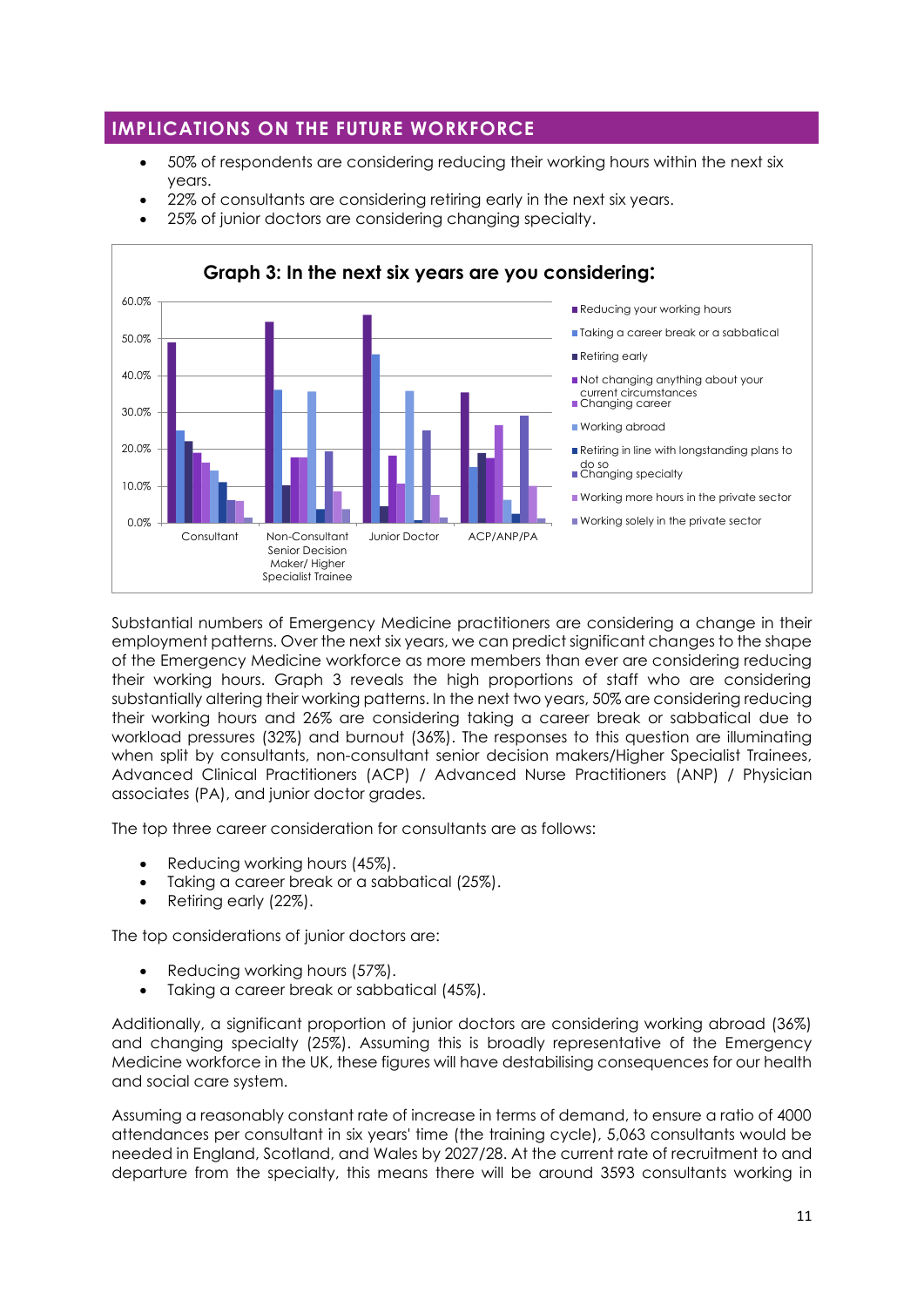Emergency Medicine in England, Scotland and Wales, leaving a shortfall of 1,470**.** The gap between the number of consultants required and the number actually in the workforce has been steadily diminishing in recent years, and if recent trends hold steady, will continue to do so. However, the troubling findings relating to members considering leaving the speciality or taking early retirement suggest that training and recruitment will need to increase in order to ensure that this trend does not reverse.

In the past few years, workforce strategies have been published in every UK nation. Although they have been ambitious in scope, each failed to outline long term plans for growing the Emergency Medicine workforce and committing to recruiting additional staff. It can take up to as long as 10 years to train Emergency Medicine consultants.<sup>15</sup> Although there are no easy fixes to address the staffing crisis now, action can be taken to secure the pipeline of doctors working in our EDs. RCEM is collaborating with other medical Royal Colleges to ensure the upcoming Health and Social Care Bill includes a statutory duty for HEE or other designated bodies to publish regular workforce projections, with a duty on the Secretary of State to respond. We have also supported calls for robust workforce planning led by the Academy of Medical Royal Colleges and would like to see workforce projections take into account the unique challenges faced by staff working in Emergency Departments.

*Recommendation: Governments must act now to achieve safe staffing levels in EDs. At present, there is a shortfall of 2,000-2,500 Whole Time Equivalent consultants in the UK. Expansion of the workforce is needed to ensure patients are treated by staff who are trained in Emergency Medicine. This must also include an accompanying increase in Allied Health Professionals, SAS doctors, Emergency Nurses and the faculty to train them.*

## <span id="page-12-0"></span>**TACKLING THE ROOT CAUSES OF POOR RETENTION**

There will be no time to facilitate the recovery of ED staff ahead of winter 2021. However, we can facilitate recovery in the long term by tackling the root causes of poor retention. We asked our members what could be done to improve their wellbeing and the most common recurring theme was addressing operational issues. Common themes included increasing the number of staffed beds, improving patient flow and eliminating exit block. Many of these responses commented on the impact that operational issues have on patient care. The following responses represent the underlying sentiment:

> *"Stop trying to patch the problem and improve resilience - focus on addressing the root causes: exit block, overcrowding and poor response from speciality teams and wards."*

*"Improving flow out of department and not being overwhelmed by patients who would be better served by other part of the system so we can have the time and space to do our jobs well."*

*"I don't want cake, or chocolate. I want to be able to look after people properly, not in the back of an ambulance, and not for 18 hours at a time."*

As Graph 5 demonstrates, many of the popular solutions provided for improving staff wellbeing are less about the individual and more to do with the experience in the ED. More than 1 in 10 answers explicitly mentioned improving patient flow as a solution to improving staff wellbeing. These solutions could go a long way in improving not only the working lives of staff but also the patient experience. This highlights the intrinsic link between the recovery of the specialty and the recovery of staff.

<sup>15</sup> Please see Annex 2 for training routes into Emergency Medicine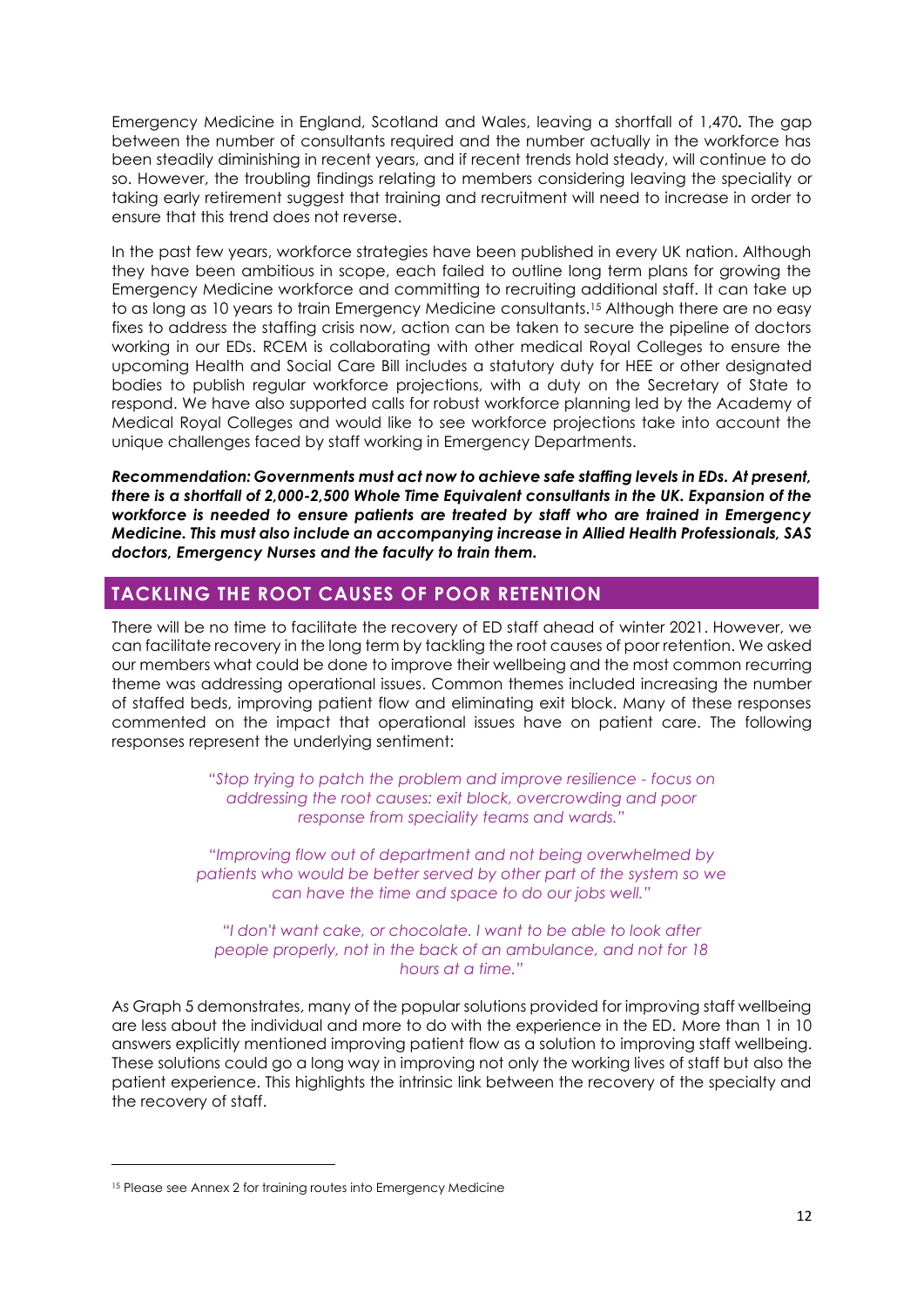As discussed earlier, these operational pressures are likely to intensify further as we enter the winter months. We anticipate winter 2021/22 will be a particularly challenging period for the NHS, as it attempts to tackle the elective backlog, deal with a potential new wave of coronavirus and a potentially difficult flu season and address rising patient demand for Urgent and Emergency Care services. At present in England there has been no assessment made of the impact of emergency demand on the elective recovery.



## **Graph 5: Emerging themes from improving staff wellbeing response**

*Recommendation: Governments must immediately prepare and manage adequate capacity in order to minimise the harm to patients and staff caused by ED crowding and exit block. This will reduce the risk of emergency demand derailing the elective recovery and improve the working conditions of staff in EDs. Ahead of Winter, this must include but is not limited to:* 

- *Making funding available to local health systems to maintain or expand discharge to assess services so they are available all year round.*
- *Expanding clinical validation of Phone First services to ensure patients receive care in the best setting based on their needs. These services are only effective if there are adequate levels of clinical involvement.*

## <span id="page-13-0"></span>**PLACING PATIENTS AT THE HEART OF THE SYSTEM**

The patient must be at the heart of our healthcare system. The best outcomes are achieved when patients have access to appropriate, well-resourced pathways that are able to deliver timely care. Due to chronic underfunding over the last decade, there has been a deterioration in access to these pathways, resulting in patients accessing healthcare in whatever way they can. This has been clearly demonstrated by the rise in patients arriving to the ED having been directed there by phone-first services, despite the fact their needs would be more appropriately met elsewhere if these facilities existed or were more easily accessible. 51% of members felt as though phone-first services had increased or significantly increased demand in their department – in other words the opposite to the intended outcome. There is an urgent need to increase clinical validation in phone-first services, this strengthens clinical risk management, which in turn results in reduced attendances.

At present, all parts of the system are struggling to cope with increasing demand in the face of insufficient resource, however, this overspill in demand is routinely funnelled to EDs where patients will not be turned away. The unscheduled care system is a spectrum, of which only a portion is made up by EDs. Other parts of the system, such as primary care, other secondary care services, and community care make up the remaining elements of the unscheduled care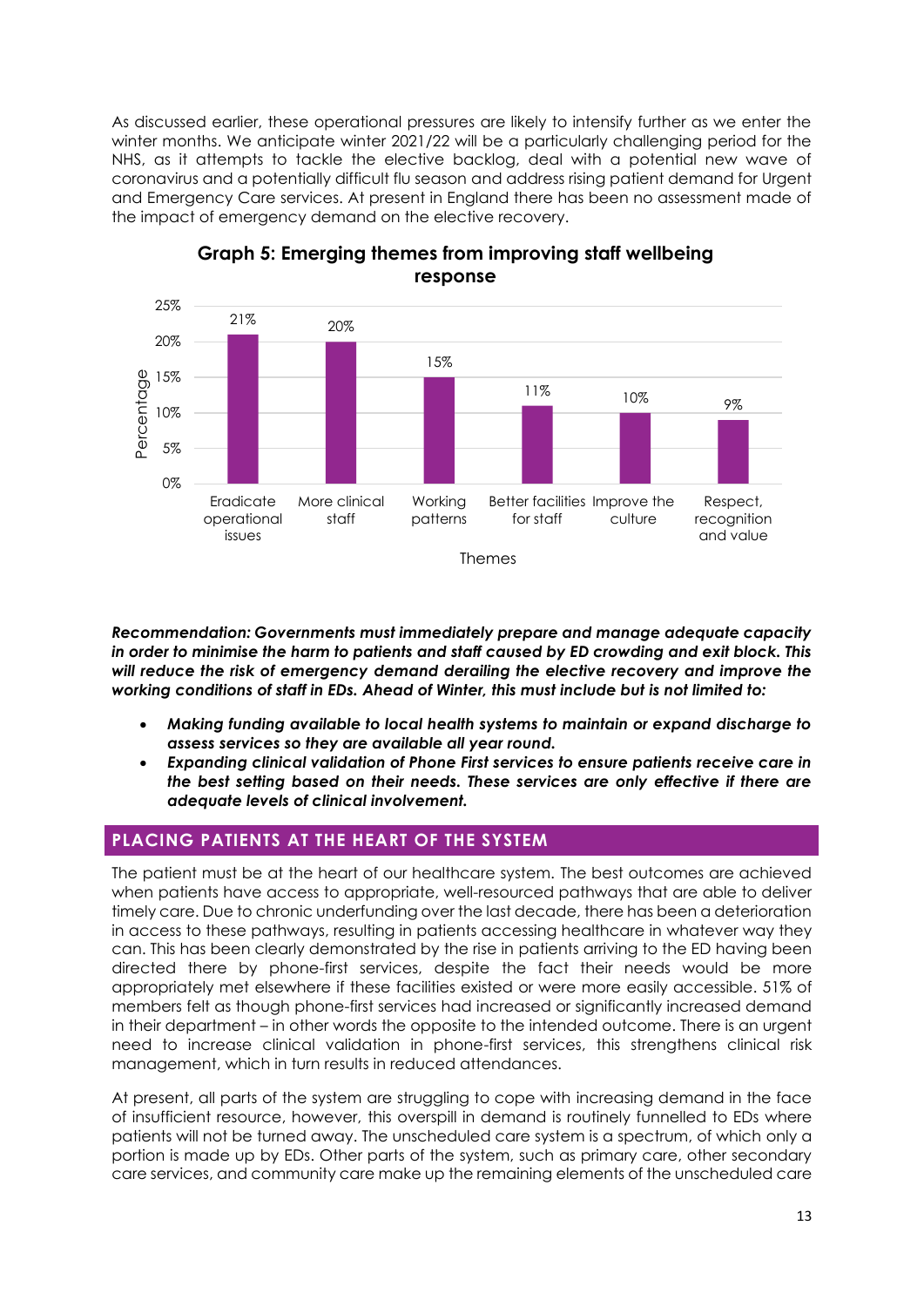patient pathway. In order to address the discrepancy between system capacity and patient need, a whole system approach is required.

As outlined in RCEM CARES, the best and most cost-effective health care systems in the world are based on a strong primary care system; patients appreciate timely care, ideally with someone who knows their history. For primary care to be effective, capacity needs to be expanded, allowing them to take ownership of those unscheduled patients that do not require urgent or emergency treatment. The system must be redesigned based on patients' clinical need rather than service availability. The section above demonstrates that staff wellbeing and morale are compromised as a direct result of not being able to deliver the quality of care they would like to due to resource constraints.

*Recommendation: Previous long term health strategies are now redundant given the disruption to the healthcare system caused by the pandemic. A new, actionable, long term health and social care strategy is now required in all four nations to enable the delivery of high quality Urgent and Emergency Care.*

#### **CROSS SPECIALTY WORKING**

Patients should be at the heart of the hospital system. The first wave of the pandemic brought important transformational changes in the way of working and delivery of care within hospitals. This brought a sense of camaraderie and common purpose across the hospital, which empowered staff in EDs. outlined the need to retain this in our *COVID-19: Resetting Emergency Care* position statement, emphasising the importance of clinicians from all spheres of practice becoming more involved in the Urgent and Emergency Care pathway so that patients receive joined up, rapid and definitive care within the hospital.

Unfortunately, as we progressed beyond the peak of the first wave of the pandemic, hospitals reverted to their old ways of working. Qualitative responses from our surveys revealed that a whole hospital approach to managing the front door could help improve wellbeing in departments along with equalising the workload pressure throughout the hospital. Many responses highlighted the role Same Day Emergency Care (SDEC) can play in tackling operational pressures and therefore supporting ED staff wellbeing. SDEC is about crossfunctional working and helps to improve patient flow in the hospital, creating a more efficient process for both staff and patients.

*Recommendation: Across the UK, make funding available to support inpatient teams to enable more effective Urgent and Emergency Care, including Same Day Emergency Care and Ambulatory Emergency Care. These services improve the quality of care and staff morale, are cost effective, and reduce avoidable admission into hospital.*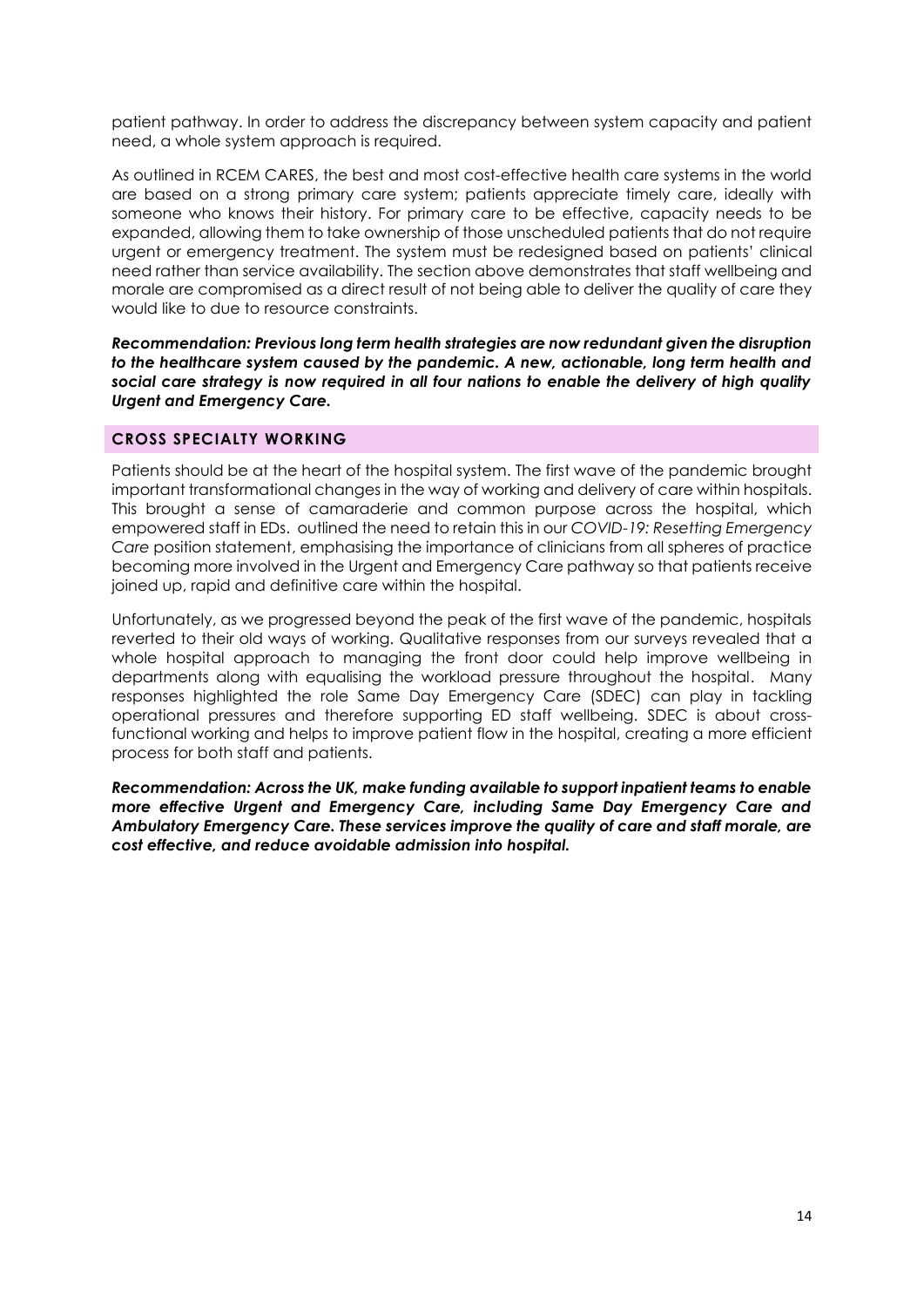## <span id="page-15-0"></span>**CONCLUSION: THE CASE FOR CHANGE**

EDs are unique working environments – they provide 24-hour service, seven days a week and are open to all. They are by far the busiest part of the hospital. Emergency Medicine staff provide specialist emergency care to the sickest patients in the hospital with life threatening illness and injury where immediate decisions and access to treatment are essential. When we ask staff why they chose Emergency Medicine as a career, they tell us it is about the breadth of practice, the excitement, and the variety of conditions that come through the door. More importantly, they tell us that they are passionate about delivering high-quality and safe care to all patients. Unfortunately, the rising workload pressures has made this very difficult.

Our survey found clear links between poor retention and mounting operational pressures. Urgent action is needed now to support the retention and recruitment of clinicians in the only part of our healthcare service that is open to all during their time of need. We need a coherent, joined up and long term vision and strategy that places patients at the heart of the system and includes a clear plan to manage surges in emergency demand.

There is an important economic case to be made for investing in the Emergency Medicine workforce; it is more cost-effective to grow the workforce and tackle operational pressures to encourage good retention than to deal with the high economic costs of sickness, training new staff to replace the ones who have left early, litigation and locum spending.

It is the resilience of staff working in EDs that makes Emergency Medicine such an incredible specialty, and this has been taken advantage of in recent years and is now stretched to the limit. RCEM's motto is 'we always help the sick'. To improve patient care, now more than ever, it is vital we help those who help the sick.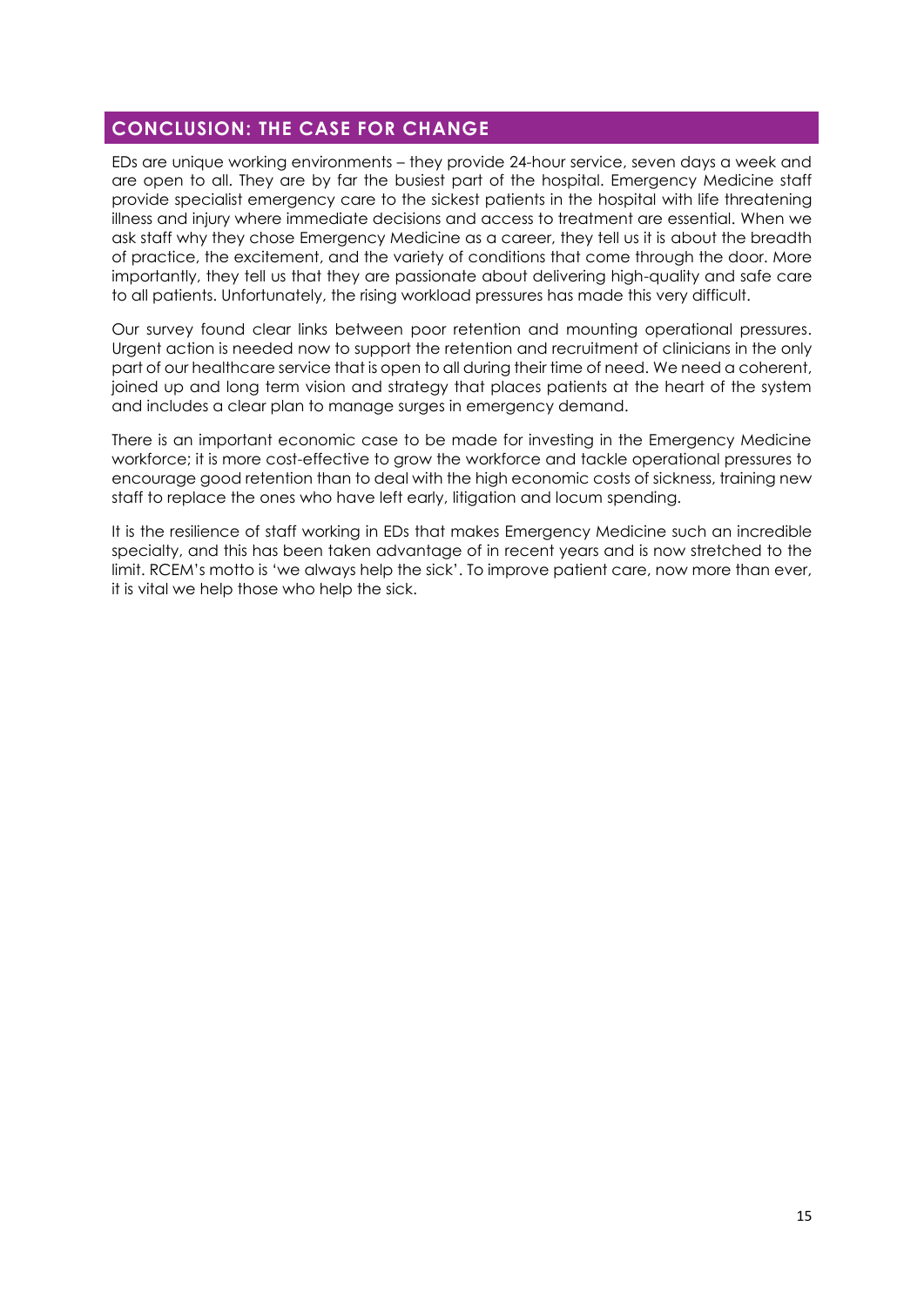## <span id="page-16-0"></span>**ANNEX 1: METHODOLOGY**

RCEM's Workforce Survey was administered from 14 May to 14 June 2021. We received 1039 responses in total from our membership and 88 responses from Clinical and Deputy Clinical Leads. We received a total of 684 responses from members in England, 72 in Scotland, 28 in Wales, and 33 in Northern Ireland.

The survey was conducted online and rolled out through a series of emails sent to members and fellows. To boost the sample size, we employed a snowball sampling technique whereby we asked members to inform their networks about the survey. As both surveys contain selfselected samples, we have been cautious not to make generalisations about the results. However, we believe this does not downplay the importance of the findings of this report.

There were a number of free text responses from the survey, to analyse this data we employed a grounded theory approach to allow us to examine emerging patterns from the data.

## <span id="page-16-1"></span>**ANNEX 2: STAFFING IN EMERGENCY DEPARTMENTS**

### Consultant Staff

Type 1 EDs provide consultant-led 24-hour service.

#### Staff and Associate Specialist and Specialty (SAS) Doctors

SAS doctors are a diverse group with a wide range of skills, experience, and specialties. They work as staff grade doctors, associate specialists, specialty doctors, hospital practitioners, clinical assistants, senior clinical medical officers and clinical medical officers. This important staff group need sustainable career development as set out in the BMA SAS Charter.

#### **Trainees**

Recent initiatives increasing flexibility in training have decreased resignation from training rates but have also reduced the overall Whole Time Equivalent workforce. There are three points of entry for Emergency Medicine training:

- Acute Care Common Stem Pathway (ACCS)
- Defined Route of Entry into Emergency Medicine (DRE-EM)
- Higher Specialty Training

## Allied Health Professional Roles (AHP)

AHP roles include but are not limited to the following: Emergency Care Advanced Clinical Practitioners (EC ACP), Physiotherapists, Pharmacists and Advanced Paramedics. There is a national strategy supporting the development of AHP roles. RCEM has established a clear credentialing programme for EC ACPs. We fully support the HEE National Strategy for all AHP roles to have similarly supported accredited development. Clear and supported continued professional development strategies post credentialing for all AHPs will ensure staff retention and sustainable careers.

#### Nurses

Nursing staff play an essential role in maintaining patient flow in hospitals, the shortage of nursing staff across the four nations must be urgently addressed. The flexibility that has been built into medical training must be made available to all staff delivering care in Emergency Departments.